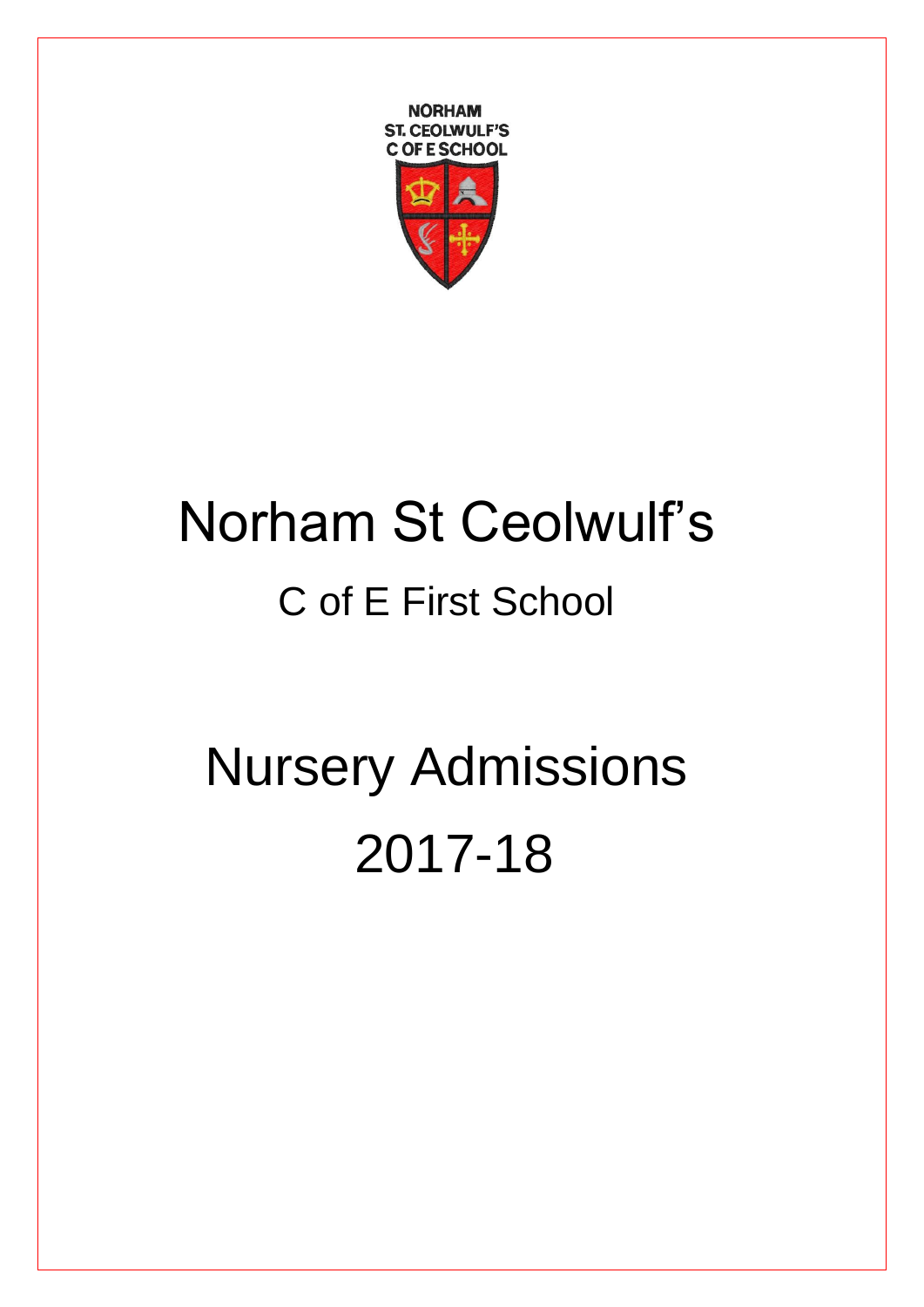

## **Introduction**

Our Nursery is part of Norham St. Ceolwulf's Church of England First School. This Nursery Admissions Policy has been written following consultation with and the agreement of the Governors of Norham St. Ceolwulf's First School and outlines the provision we offer and our admissions criteria. The nursery offers term time only provision for children from the term after their 3<sup>rd</sup> birthday until they enter full time schooling as follows:

> 3<sup>rd</sup> birthday before 31<sup>st</sup> August – Start in Autumn term (September) 3<sup>rd</sup> birthday before 31<sup>st</sup> December – Start in Spring Term (January) 3<sup>rd</sup> birthday before 31<sup>st</sup> March – Start in Summer term (April)

It should be noted that admissions to any nursery, even those attached to a school, does not guarantee admission to the Reception classes at Norham St. Ceolwulf's First School. Parents must follow normal procedures when applying for full-time education

## **Provision**

All parents are currently entitled to 15 hours free childcare per week. Some parents may be entitled to 30 hours funded childcare.

At Norham St. Ceolwulf's Nursery we are able to offer 30 hours childcare provision each week in line with the school term and hours (8.30am-2.30pm, Monday-Friday when school is open)

Norham St. Ceolwulf's Nursery sessions available from September 2018 are; 30 hours across the week (6 hours daily)

## *Session Timings*

- 15 hours places: 5 morning sessions from 8.30am to 11.30 am
- 30 hours places: 5 day sessions from 8:30am-2:30pm

# **Applications**

The Governors intend to admit into the nursery, in September 2018, without reference to ability or aptitude. Children born between 1st September 2014 and 31st August 2015 will be admitted in September 2018 where places are available. We recognise that parents want to be sure they choose the Nursery which is right for their child, so we strongly recommend that you contact our setting and if you would like to arrange a visit to our nursery then you would be more than welcome to make an appointment by phoning our School Office on 01289 382370.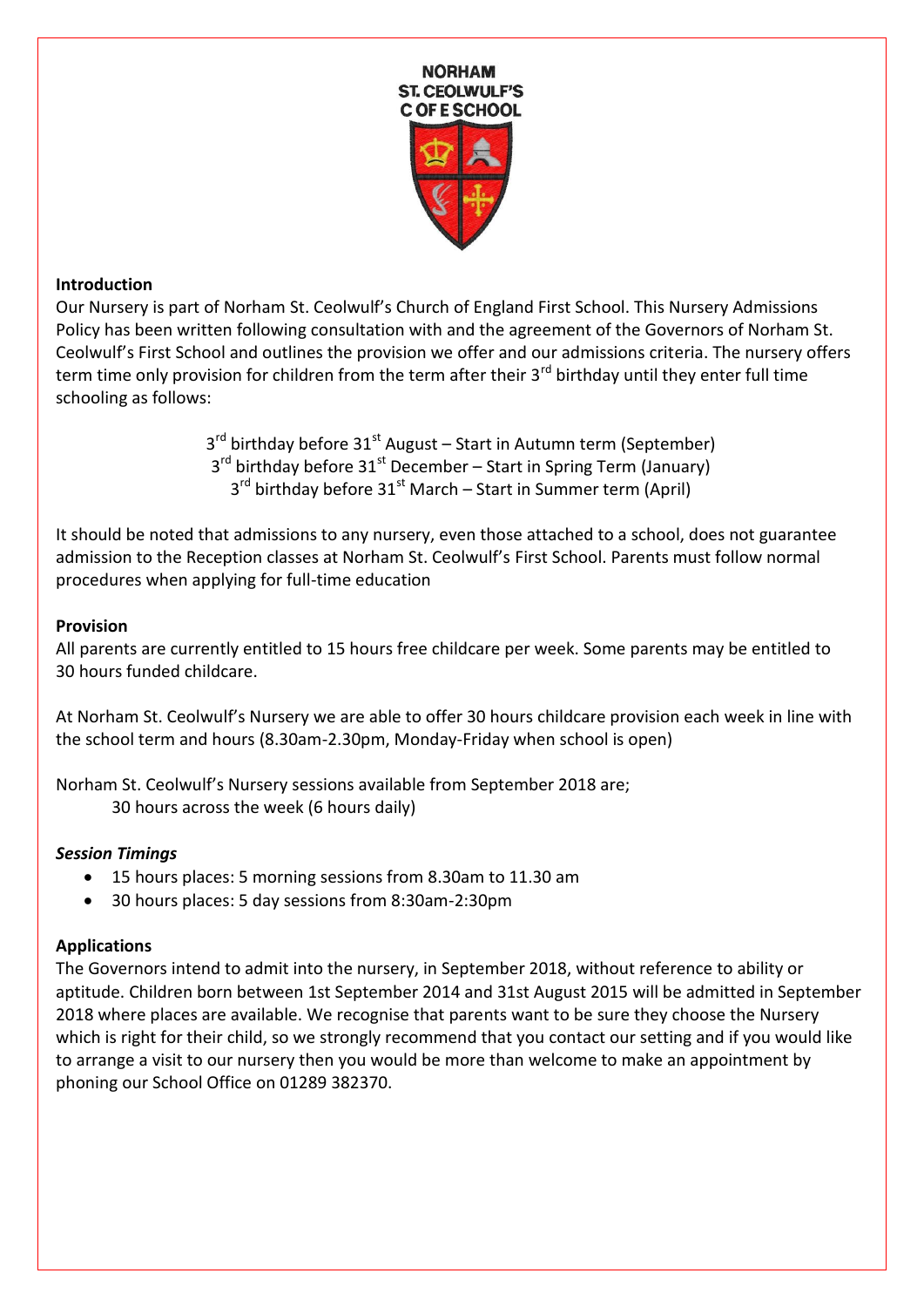#### **Reserving a Place**

If you have applied for a place either by phone or submitting an application form then you will be notified in February 2018 with an offer and the session that we have allocated for your child. Parents will need to accept the place in writing within 2 weeks of the offer otherwise the place will be withdrawn, and offered to another child. There is no right of appeal for morning or afternoon places. If you have not yet reserved a place you can do this by contacting the School Office (01289 382370).

## **Is attendance flexible?**

Yes, but we recommend regular attendance. This is to ensure continuity for the children and also to give them the best possible start with opportunities for their experiences and learning to be enhanced and developed across the week.

## **Admissions Criteria**

The Governors and Head Teacher will consider applications in order of names on the Reservation List. The final decision on when the child is admitted rests with the Head Teacher and Governing Body of the School. Where the number of applications exceeds the number of vacancies, the Governors will offer places using the following criteria in the order stated:

- 1. Children in public care (looked after children) or children previously in care, but subsequently adopted or subject to a residence or special guardianship order.
- 2. Children with exceptional medical, educational or social needs supported by written evidence from an appropriate professional.
- 3. Children who have a sibling(s) who will still be attending the nursery/school at the time of admission.
- 4. Children living nearest to the nursery class based on the distance from the home address to the school measured in a straight line in accordance with the NCC measurement of home.

NB. Any case where two or more children rank equally under any of the above criteria and there is only one place available, the priority is the oldest child by date of birth.

Note 1: For this Admissions Policy a brother or sister includes a full brother or sister or step/half brother or sister living at the same address.

Note 2: Home will be taken as the address at which the child lives with the parent or registered guardian who is the main carer (the parent eligible to receive Child Benefit and/or Child Tax Credit) at the time of application. Parents will be asked to provide proof of residency at their stated home address in order that the admission criteria can be applied fairly. If proof of residency cannot be confirmed then the offer of a place may be withdrawn.

## **Waiting Lists**

Parents of children who have not been offered a place at Norham St. Ceolwulf's Church of England First School Nursery may ask for their child's name to be placed on a waiting list. The waiting list will be operated using the same admissions criteria listed above. Placing a child's name on the waiting list does not guarantee that a place will become available. Casual admissions during the school year are subject to there being suitable vacancies and left to the discretion of the Head Teacher. Parents interested in places should keep in contact with the school.

#### **Admission to Reception Class**

Please Note: A new application will need to be made for a place in Norham St. Ceolwulf's Church of England First School First School. Attendance at our Nursery will not give a priority for a place in Reception. Information and application forms for your child's admission to a school will be available in October of the preceding school year (admissions information and how to apply online will be available from the school). It should be completed online and returned to the Local Authority by the date stated on the information.